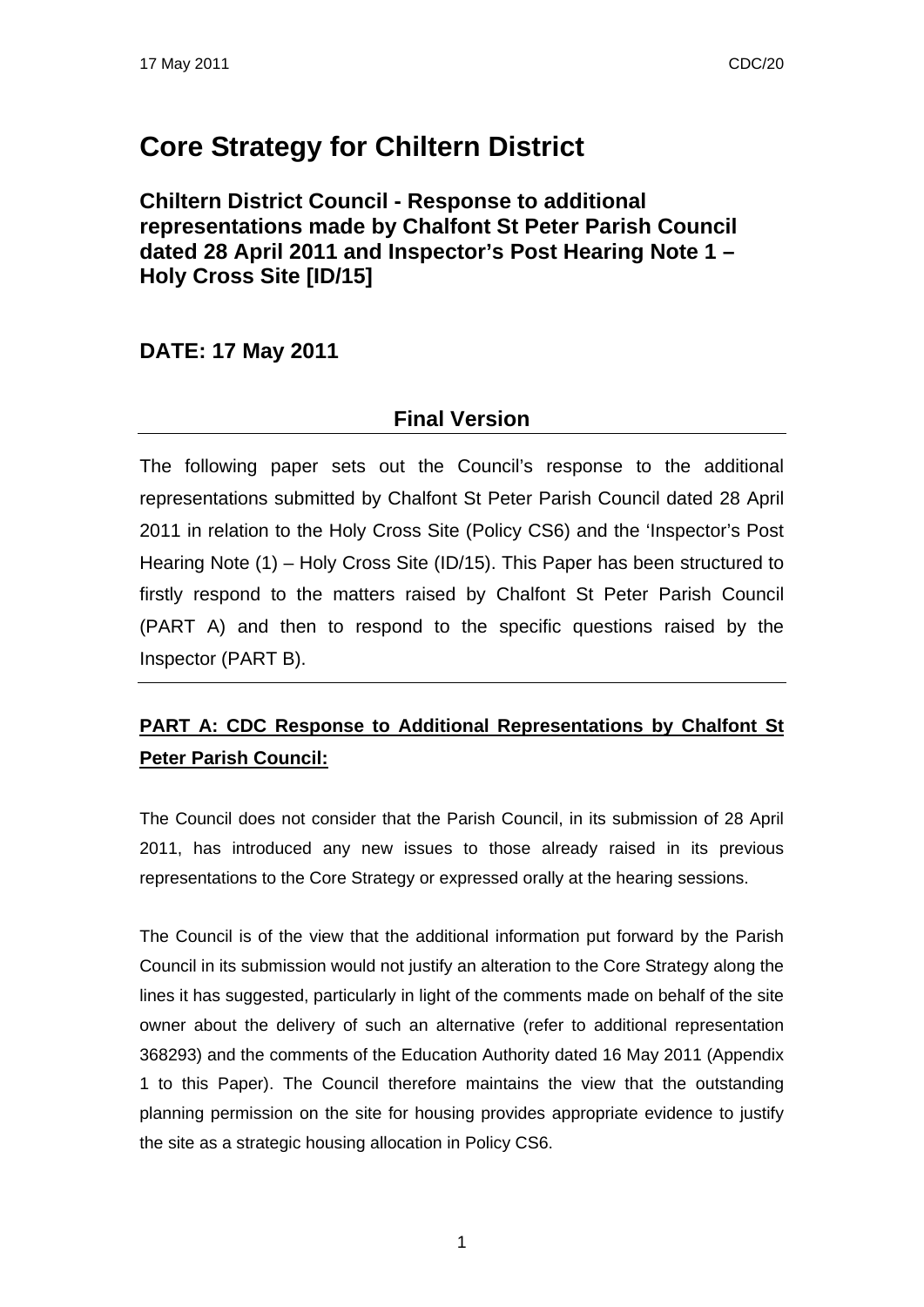## **PART B: Response to Matters Raised within Inspector's Post Hearing Note 1 (ID/15)**

**3.1 As part of the evolution of the Core Strategy, did the Council consider the future land use needs of St Peter Church of England Junior School? I note that there is a general reference to school capacity at 17.4 of the Core Strategy. Appendix 7 states that "no requirement for the provision of new primary schools has been identified in any of the settlement areas". Does this statement remain consistent with evidence now available? Given the constraints on the school accommodation outlined in the letter from the Headmaster (20 April 2011) should the Core Strategy or other DPD be seeking to address the future needs of this school? Is it unsound not to do so?** 

### **CDC Response:**

CDC has sought input from the Education Authority (Bucks County Council) throughout the production of the Core Strategy. It is on the basis of information provided by the education authority in 2010 that the Core Strategy states that no requirement for the provision of new primary schools exists (even in light of the planned housing growth). The education authority has confirmed that this remains the situation (Appendix 1). The information put forward by Chalfont St Peter Church of England School indicates that this particular school is over-subscribed and that there is a desire for them to move to larger premises. This in itself does not mean that the 'need' for a new school exists. The Council therefore does not consider the Core Strategy to be unsound for not specifically addressing the future aspirations of this school.

**3.2 No change in the proposals in the Core Strategy will undo the extant permission and the owner can implement that proposal if it wishes to do so. Nevertheless, it terms of the appropriate long term use of the site and in the light of the information now provided by the Parish Council,**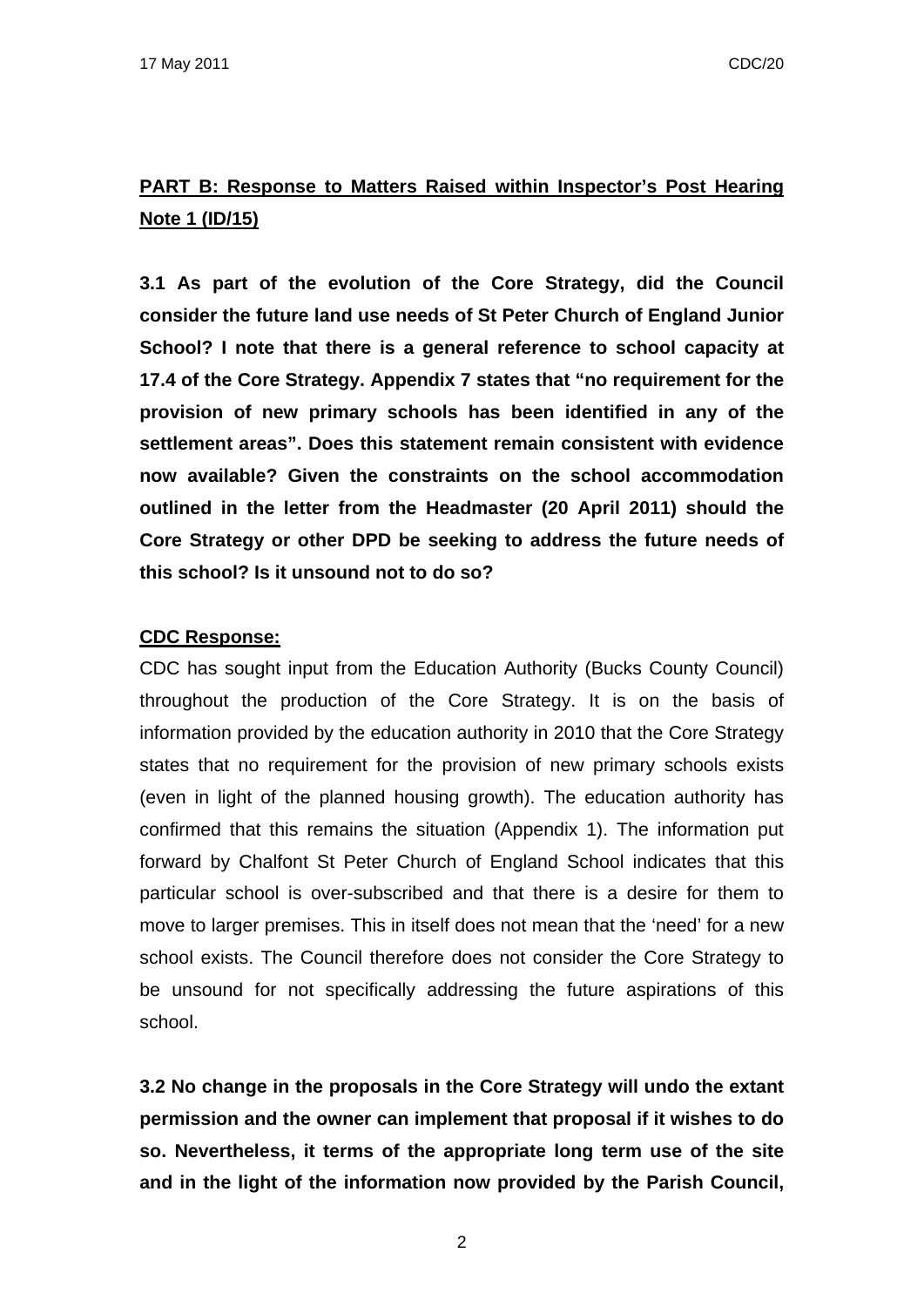**does the District Council remain of the view that the allocation of the site solely and entirely for housing is justified compared with alternatives which include elements other than housing, such as the proposal now suggested? If so, please explain briefly why. Did the Council consider alternatives to the allocation of the whole site for housing (if so please highlight how/when). If not, how is the current allocation justified as the most appropriate use?** 

#### **CDC Response:**

1

For the reasons set out in the response to the additional representations by Chalfont St Peter (refer to PART A of this Paper), the Council maintains the view that the allocation for the site solely and entirely for housing is justified when compared with the alternatives suggested.

As the Core Strategy developed, the Council did consider alternatives to the allocation of the site for just housing (as set out in CDN063 $<sup>1</sup>$  and suggested by</sup> representors at various stages). These were not progressed as the strongest evidence justifies the allocation of the site for housing.

**3.3 In my main matters and issues (21 February 2011) I asked (Q5.7):**  *Should the allocation for the Holy Cross site include the land shown in the approved planning application as a relocated playing field?* **The Council was the only party which responded to this question, in summary, concluding that it is not necessary for the boundary of the strategic allocation to be amended to take account of land requirements for playing field. I did not feel that I needed to take this point further, but on reflection could the Council please clarify the following. Why does the permission require retention of a playing field/whose needs is this intended to meet etc? Is such provision now regarded as a requirement of the development of the site and, if so, should it be reflected in the** 

<sup>&</sup>lt;sup>1</sup> The June 2009 Stakeholder Dialogue version of the CS (CDN063) referred at paragraph 11.8 to the need for additional retail floorspace in Chalfont St Peter. The Policy CS17 referred to if the Holy cross site were re-developed part of the site would be allocated for retail expansion. (the area proposed was next to the existing Budgens supermarket.) Paragraph 16.3 refers to the Holy Cross site as a potential extra care/nursing home site. This potential use of the site was carried forward into the submission Core strategy a (CDN105) at paragraph 11.2. In relation to the retail allocation the updated retail study, (CDN073) showed less demand for additional retail floorspace in Chalfont St Peter making a strategic site allocation for retail un-necessary.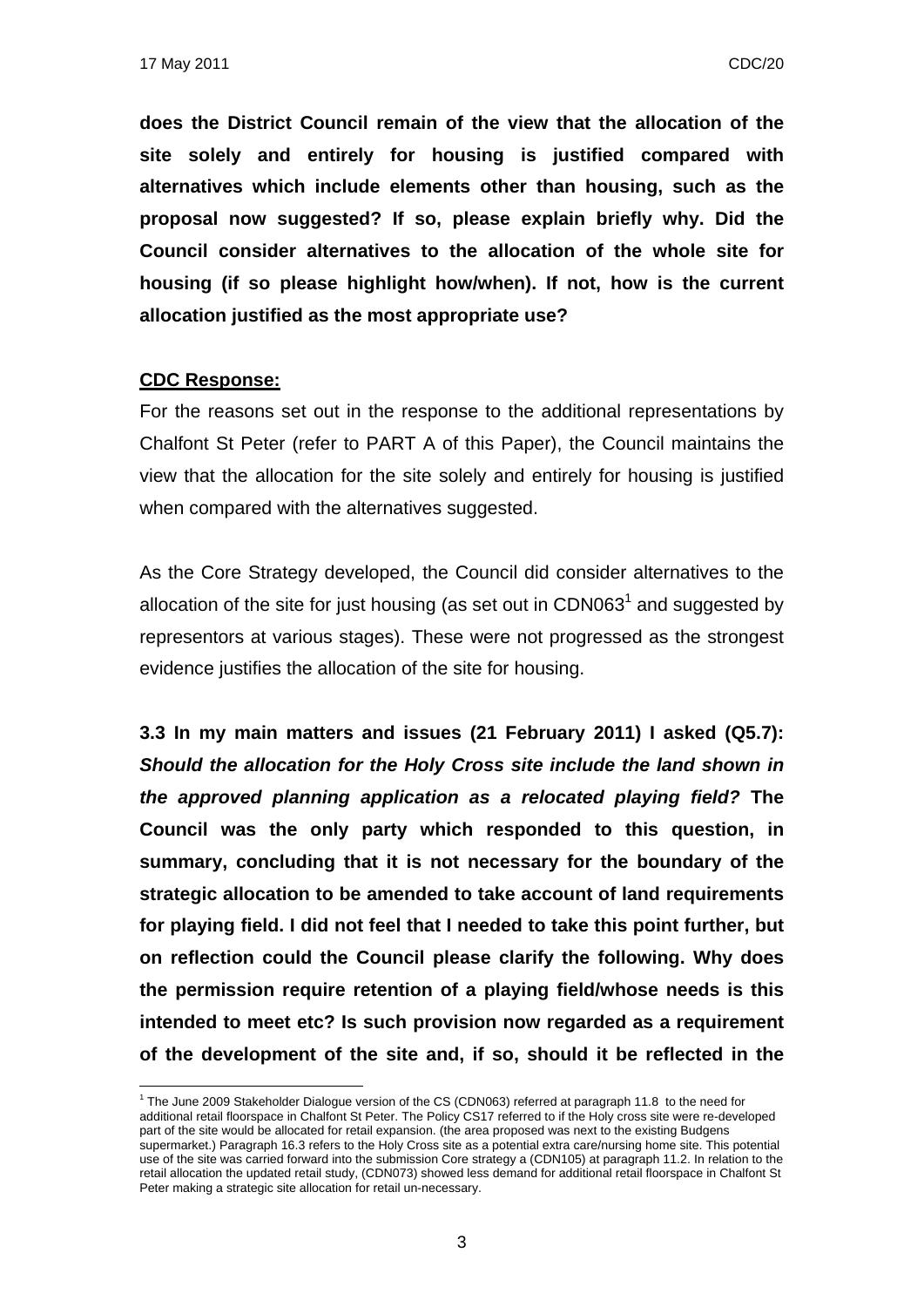**allocation proposal? Policy CS28 indicates that this site will be required to provide "open space", but the context implies that this is to meet the needs of the new development, not existing/wider needs. Please clarify how the retention of the playing field required by the planning permission relates to the requirement of this policy.** 

### **CDC Response:**

During the planning application process, the applicant offered to retain a playing pitch as part of the development proposal to respond directly to the specific concerns of Sport England. The retention/provision of a playing pitch is secured by condition within the Notice of Planning Permission. The 'Chiltern District Council Open Space, Sport and Recreation Facilities Audit and Needs Assessment Final Report' (June 2005) by Torkildsen Barclay (CDN010) did not identify the need for additional sports facilities in Chalfont St Peter. Accordingly the Council does not consider that the provision of a sport pitch on this site is essential to meet any local need and this is why it is not mentioned within the Core Strategy.

The Council, recognising the potential of the site to provide informal open space to meet both the need arising from the development and for use by the wider community, set the requirement for open space to be provided on the site within Policy CS28. Whilst a playing field is 'open space', for the reasons set out in the paragraph above, the Council does not consider that it could insist on a playing pitch being retained on the site at this time.

4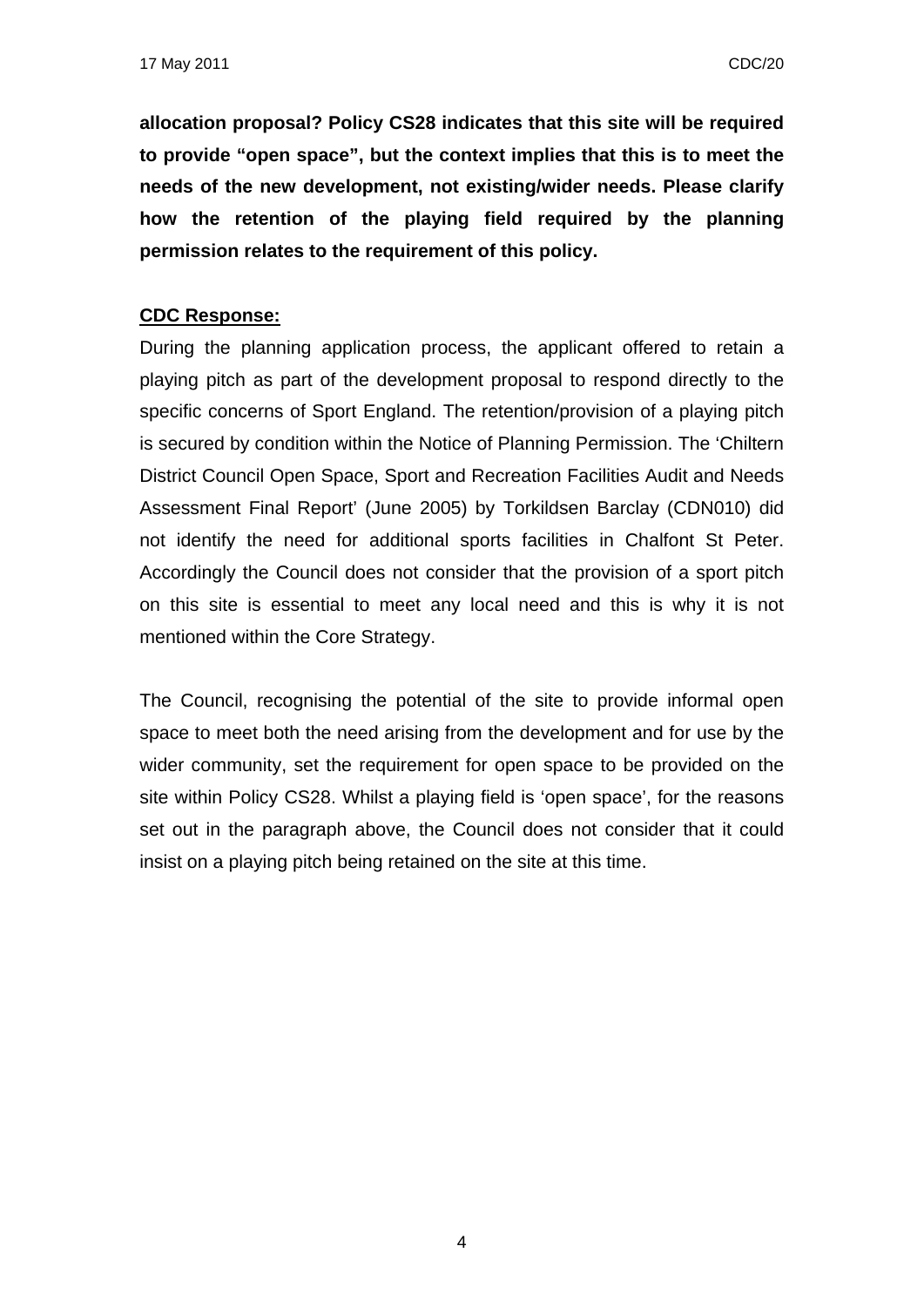# **Appendix 1: Statement from the Education Authority on Holy Cross Site 16 May 2011**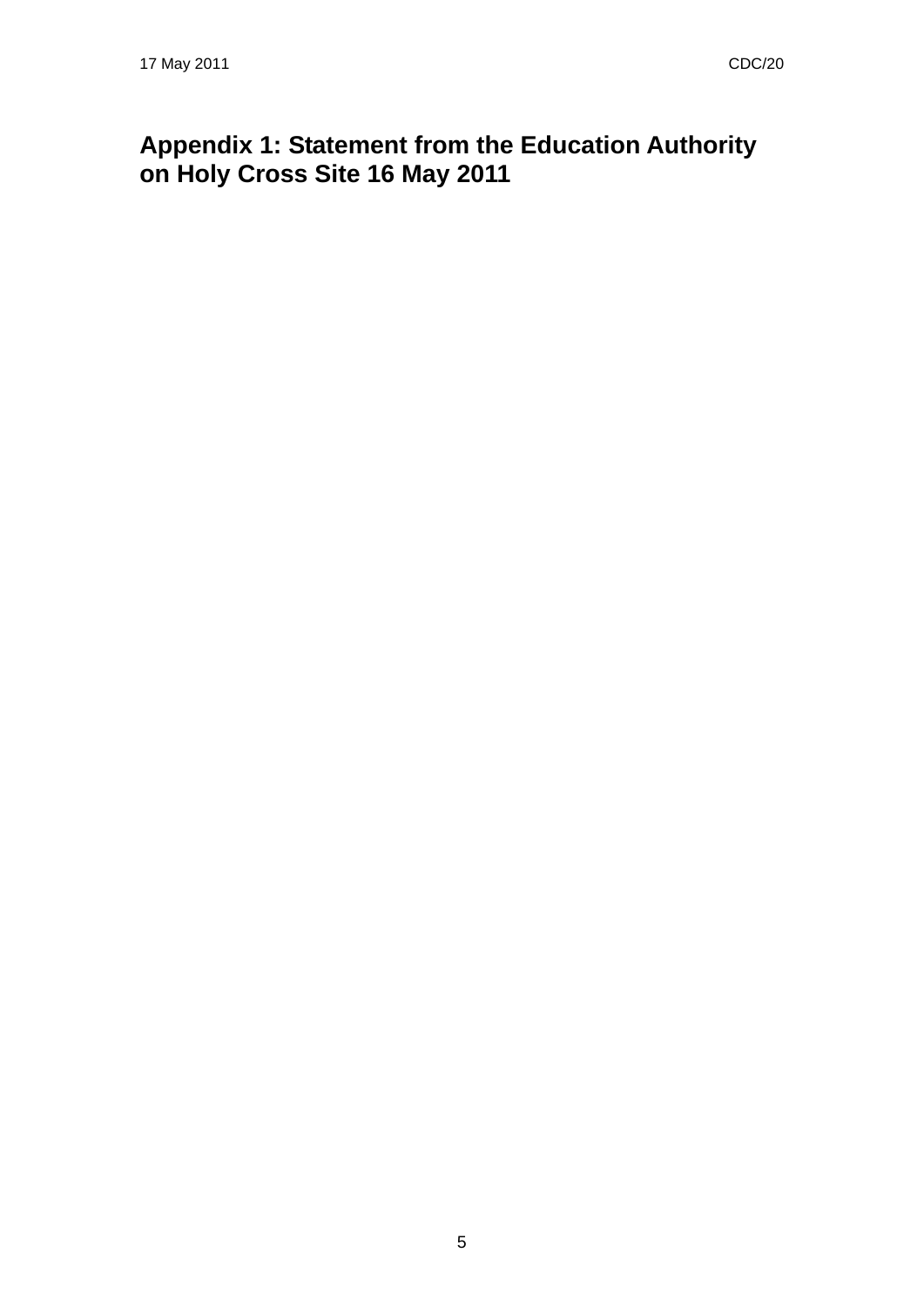From: Chainani, Stephen [schainani@buckscc.gov.uk] Sent: 16 May 2011 16:19 To: Phil King Cc: Campbell-Balcombe, Paula; Munday, Chris; Bagnall, Stephen; Shaw, David Subject: RE: Inspectors Note and Holy X Note

\_\_\_\_\_\_\_\_\_\_\_\_\_\_\_\_\_\_\_\_\_\_\_\_\_\_\_\_\_\_\_\_\_\_\_\_\_\_\_\_

#### Dear Phil

This note is to clarify the Local Authority's position on education provision associated with the Holy Cross development.

The Local Authority has a statutory duty to ensure the sufficient high quality early years and education places; it is for the District Council to determine planning applications. The Local Authority's position has always been that it would support the relocation of Chalfont St Peter CE School provided it was at no cost to the Authority. While not a necessary requirement, the Local Authority (like the Diocese) can see the benefits of relocating the Chalfont St Peter CE School onto the Holy Cross site:

Ø Address the lack of playing fields on school site although the school does have access to fields nearby. While this existing deficiency is not ideal there are a number of other schools for which this is the case;

 $\varnothing$  Address the lack of a dining room which was converted into teaching accommodation when the school decided to expand its capacity by an additional 120 places in 2004. While this existing deficiency is not ideal, dining rooms are not a necessary requirement. A suitability survey carried out on the school did not identify any deficiencies in teaching space.

 $\varnothing$  As the development site was previously occupied by a school, its layout is likely to still be suitable for relocating Chalfont St Peter CE. There is also the potential to preserve some of the existing historical buildings on the Holy Cross school site – although as most of the existing infrastructure is likely to require refurbishing/rebuilding there is likely to be little cost savings;

Ø While the proposal to relocate Chalfont St Peter CE would not result in an increase in the school's capacity (i.e. it would only provide the school with more suitable accommodation to deliver the curriculum) the site would have the scope to provide additional infant school places although this would require additional accommodation.

Ø Popular with parents and the community.

However, we have had discussions with the agents who are seeking to sell the land regarding possible land swaps and the relocation of existing schools onto the site. Following those discussions we did not express an interest in the land. We were advised that the 1993 Charities Act would not allow for the site to be sold in parts or used as part of a land swap. The Sisters of the Holy Cross (landowners) had a duty to obtain market value for the land and these options were unlikely to give best return and would add risk and uncertainty to the process. The County Council does not have the required level of resources to enable this to happen. It was our view that it would not have been appropriate to express an interest if it was not genuine.

While we currently have sufficient school places in Chalfont St Peter, the housing development in the area is currently projected to result in the requirement for additional places. We have secured the appropriate level of developer contributions from this development and in accordance with our S106 policy would seek contributions for all future development in the area. We are currently reviewing